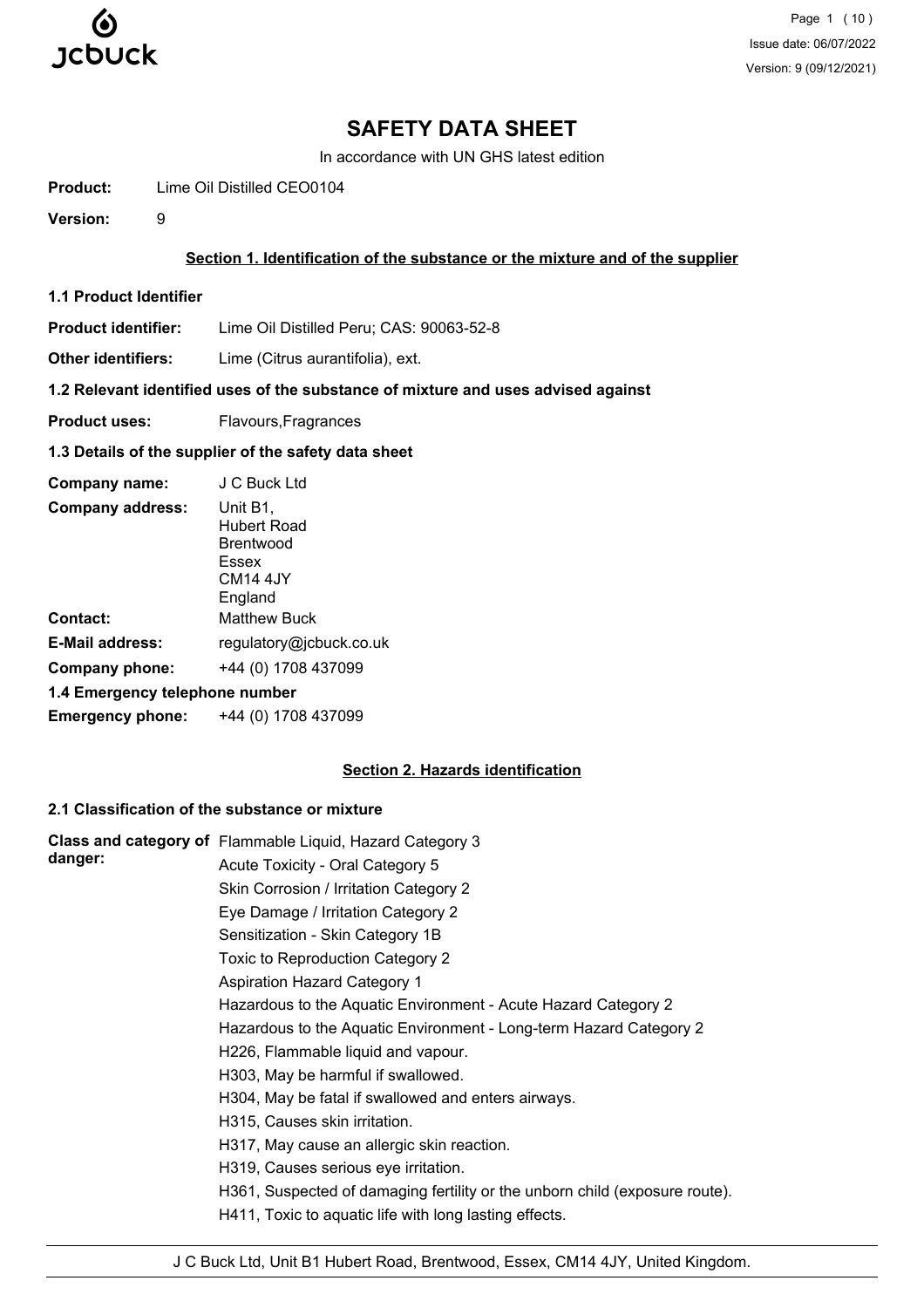

Page 2 (10) Issue date: 06/07/2022 Version: 9 (09/12/2021)

# **SAFETY DATA SHEET**

In accordance with UN GHS latest edition

| <b>Product:</b>                     | Lime Oil Distilled CEO0104                                                                                                                                                                                                                                                                                                                                                                                                                                                                                                                                                                                                                                                                                                                                                                                                                                                                                                                                                                                                                                                                                                                                                                                                                                                                                                                                                                                                                                                                                                                                                                                                                                                                                                              |
|-------------------------------------|-----------------------------------------------------------------------------------------------------------------------------------------------------------------------------------------------------------------------------------------------------------------------------------------------------------------------------------------------------------------------------------------------------------------------------------------------------------------------------------------------------------------------------------------------------------------------------------------------------------------------------------------------------------------------------------------------------------------------------------------------------------------------------------------------------------------------------------------------------------------------------------------------------------------------------------------------------------------------------------------------------------------------------------------------------------------------------------------------------------------------------------------------------------------------------------------------------------------------------------------------------------------------------------------------------------------------------------------------------------------------------------------------------------------------------------------------------------------------------------------------------------------------------------------------------------------------------------------------------------------------------------------------------------------------------------------------------------------------------------------|
| Version:                            | 9                                                                                                                                                                                                                                                                                                                                                                                                                                                                                                                                                                                                                                                                                                                                                                                                                                                                                                                                                                                                                                                                                                                                                                                                                                                                                                                                                                                                                                                                                                                                                                                                                                                                                                                                       |
| 2.2 Label elements                  |                                                                                                                                                                                                                                                                                                                                                                                                                                                                                                                                                                                                                                                                                                                                                                                                                                                                                                                                                                                                                                                                                                                                                                                                                                                                                                                                                                                                                                                                                                                                                                                                                                                                                                                                         |
| Signal word:                        | Danger                                                                                                                                                                                                                                                                                                                                                                                                                                                                                                                                                                                                                                                                                                                                                                                                                                                                                                                                                                                                                                                                                                                                                                                                                                                                                                                                                                                                                                                                                                                                                                                                                                                                                                                                  |
| <b>Hazard statements:</b>           | H226, Flammable liquid and vapour.<br>H303, May be harmful if swallowed.<br>H304, May be fatal if swallowed and enters airways.<br>H315, Causes skin irritation.<br>H317, May cause an allergic skin reaction.<br>H319, Causes serious eye irritation.<br>H361, Suspected of damaging fertility or the unborn child (exposure route).<br>H411, Toxic to aquatic life with long lasting effects.                                                                                                                                                                                                                                                                                                                                                                                                                                                                                                                                                                                                                                                                                                                                                                                                                                                                                                                                                                                                                                                                                                                                                                                                                                                                                                                                         |
| <b>M</b> factor:                    | None                                                                                                                                                                                                                                                                                                                                                                                                                                                                                                                                                                                                                                                                                                                                                                                                                                                                                                                                                                                                                                                                                                                                                                                                                                                                                                                                                                                                                                                                                                                                                                                                                                                                                                                                    |
| <b>Precautionary</b><br>statements: | P202, Do not handle until all safety precautions have been read and understood.<br>P210, Keep away from heat, sparks, open flames and hot surfaces. - No smoking.<br>P233, Keep container tightly closed.<br>P240, Ground/bond container and receiving equipment.<br>P241, Use explosion-proof electrical, ventilating and lighting equipment.<br>P242, Use only non-sparking tools.<br>P243, Take precautionary measures against static discharge.<br>P261, Avoid breathing vapour or dust.<br>P264, Wash hands and other contacted skin thoroughly after handling.<br>P272, Contaminated work clothing should not be allowed out of the workplace.<br>P273, Avoid release to the environment.<br>P280, Wear protective gloves/eye protection/face protection.<br>P301/310, IF SWALLOWED: Immediately call a POISON CENTER or doctor/physician.<br>P303/361/353, IF ON SKIN (or hair): Remove/take off immediately all contaminated clothing.<br>Rinse skin with water/shower.<br>P305/351/338, IF IN EYES: Rinse cautiously with water for several minutes. Remove contact<br>lenses, if present and easy to do. Continue rinsing.<br>P308/313, IF exposed or concerned: Get medical advice/attention.<br>P312, Call a POISON CENTRE or doctor/physician if you feel unwell.<br>P331, Do not induce vomiting.<br>P333/313, If skin irritation or rash occurs: Get medical advice/attention.<br>P337/313, If eye irritation persists: Get medical advice/attention.<br>P362, Take off contaminated clothing and wash before reuse.<br>P370/378, In case of fire: Use carbon dioxide, dry chemical, foam for extinction.<br>P391, Collect spillage.<br>P403/235, Store in a well-ventilated place. Keep cool.<br>P405, Store locked up. |
|                                     | P501, Dispose of contents/container to approved disposal site, in accordance with local<br>regulations.                                                                                                                                                                                                                                                                                                                                                                                                                                                                                                                                                                                                                                                                                                                                                                                                                                                                                                                                                                                                                                                                                                                                                                                                                                                                                                                                                                                                                                                                                                                                                                                                                                 |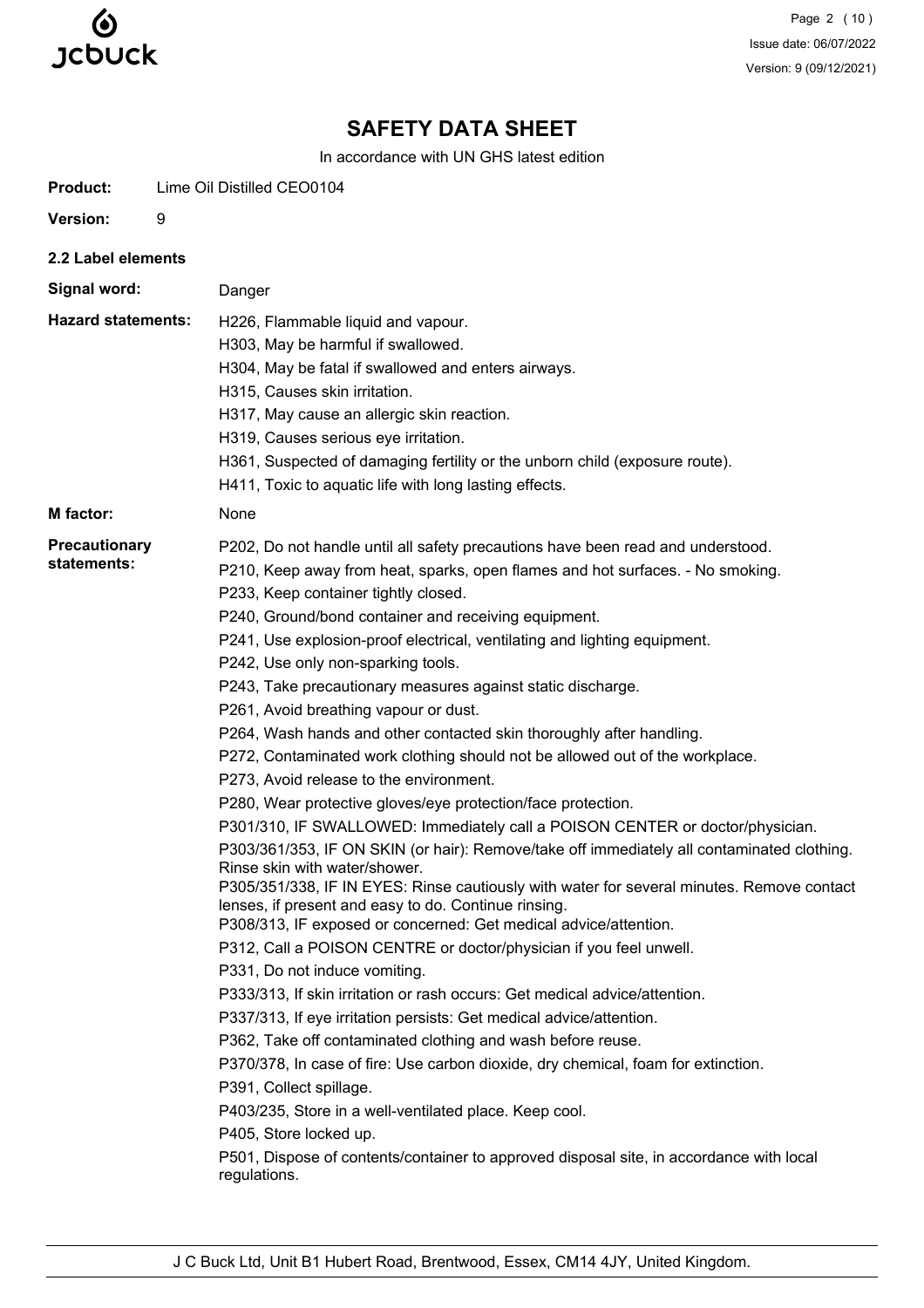

# **SAFETY DATA SHEET**

In accordance with UN GHS latest edition



# **Section 3. Composition / information on ingredients**

# **3.1 Substances**

**Product identifier:** Lime Oil Distilled Peru; CAS: 90063-52-8

# **Contains:**

| <b>Name</b>          | <b>CAS</b> | <b>Max</b> | <b>GHS Classification</b>                                                                                                                 |
|----------------------|------------|------------|-------------------------------------------------------------------------------------------------------------------------------------------|
| d-Limonene           | 5989-27-5  | 43.00%     | Flam. Liq. 3-Skin Irrit. 2-Skin Sens. 1B-Asp. Tox 1-<br>Aquatic Acute 1-Aquatic Chronic 1;H226-H304-H315-<br>H317-H410                    |
| p-Mentha-1,3-diene   | 99-86-5    | 15.00%     | Flam. Liq. 3-Acute Tox. 4-Skin Irrit. 3-Asp. Tox 1-<br>Aquatic Acute 2-Aquatic Chronic 2;H226-H302-H304-<br>H316-H411                     |
| p-Mentha-1,4-diene   | 99-85-4    | 14.00%     | Flam. Liq. 3-Acute Tox. 5-Skin Irrit. 3-Repr. 2-Asp. Tox<br>1;H226-H303-H304-H316-H361                                                    |
| Terpinolene          | 586-62-9   | 13.00%     | Flam. Liq. 4-Acute Tox. 5-Skin Irrit. 3-Skin Sens. 1B-<br>Asp. Tox 1-Aquatic Acute 1-Aquatic Chronic 1;H227-<br>H303-H304-H316-H317-H410  |
| alpha-Terpineol      | 98-55-5    | 8.50%      | Flam. Liq. 4-Acute Tox. 5-Skin Irrit. 2-Eye Irrit. 2A-<br>Aquatic Acute 2; H227-H303-H315-H319-H401                                       |
| Eucalyptol           | 470-82-6   | 3.50%      | Flam. Liq. 3-Acute Tox. 5-Skin Irrit. 3-Skin Sens. 1B;<br>H226-H303-H316-H317                                                             |
| 1.4-Cineole          | 470-67-7   | 3.50%      | Flam. Liq. 3-Acute Tox. 5; H226-H303                                                                                                      |
| beta-Pinene          | 127-91-3   | 3.00%      | Flam. Lig. 3-Skin Irrit. 2-Skin Sens. 1B-Asp. Tox 1-<br>Aquatic Acute 1-Aquatic Chronic 1;H226-H304-H315-<br>H317-H410                    |
| alpha-Pinene         | 80-56-8    | 2.50%      | Flam. Liq. 3-Acute Tox. 4-Skin Irrit. 2-Skin Sens. 1B-<br>Asp. Tox 1-Aquatic Acute 1-Aquatic Chronic 1, H226-<br>H302-H304-H315-H317-H410 |
| II- beta -Bisabolene | 495-61-4   | 2.50%      | Skin Irrit. 2-Skin Sens. 1B-Asp. Tox 1;H304-H315-H317                                                                                     |
| Camphene             | 79-92-5    | 1.50%      | Flam. Sol. 2-Eye Irrit. 2B-Aquatic Acute 1-Aquatic<br>Chronic 1;H228-H320-H410                                                            |
| beta-Caryophyllene   | 87-44-5    | 1.50%      | Skin Sens. 1B-Asp. Tox 1-Aquatic Chronic 4;H304-<br>H317-H413                                                                             |
| alpha-Phellandrene   | 99-83-2    | 1.50%      | Flam. Liq. 3-Skin Irrit. 3-Asp. Tox 1;H226-H304-H316                                                                                      |
| p-Cymene             | 99-87-6    | 1.50%      | Flam. Lig. 3-Acute Tox. 5-Skin Irrit. 3-Repr. 2-Asp. Tox<br>1-Aquatic Acute 2-Aquatic Chronic 2;H226-H303-H304-<br>H316-H361-H411         |
| Myrcene              | 123-35-3   | 1.50%      | Flam. Liq. 3-Skin Irrit. 2-Eye Irrit. 2A-Asp. Tox 1-Aquatic<br>Acute 1-Aquatic Chronic 2;H226-H304-H315-H319-<br>H400-H411                |
| Decanal              | 112-31-2   | 1.00%      | Flam. Liq. 4-Skin Irrit. 3-Eye Irrit. 2A-Aquatic Acute 2-<br>Aquatic Chronic 3;H227-H316-H319-H401-H412                                   |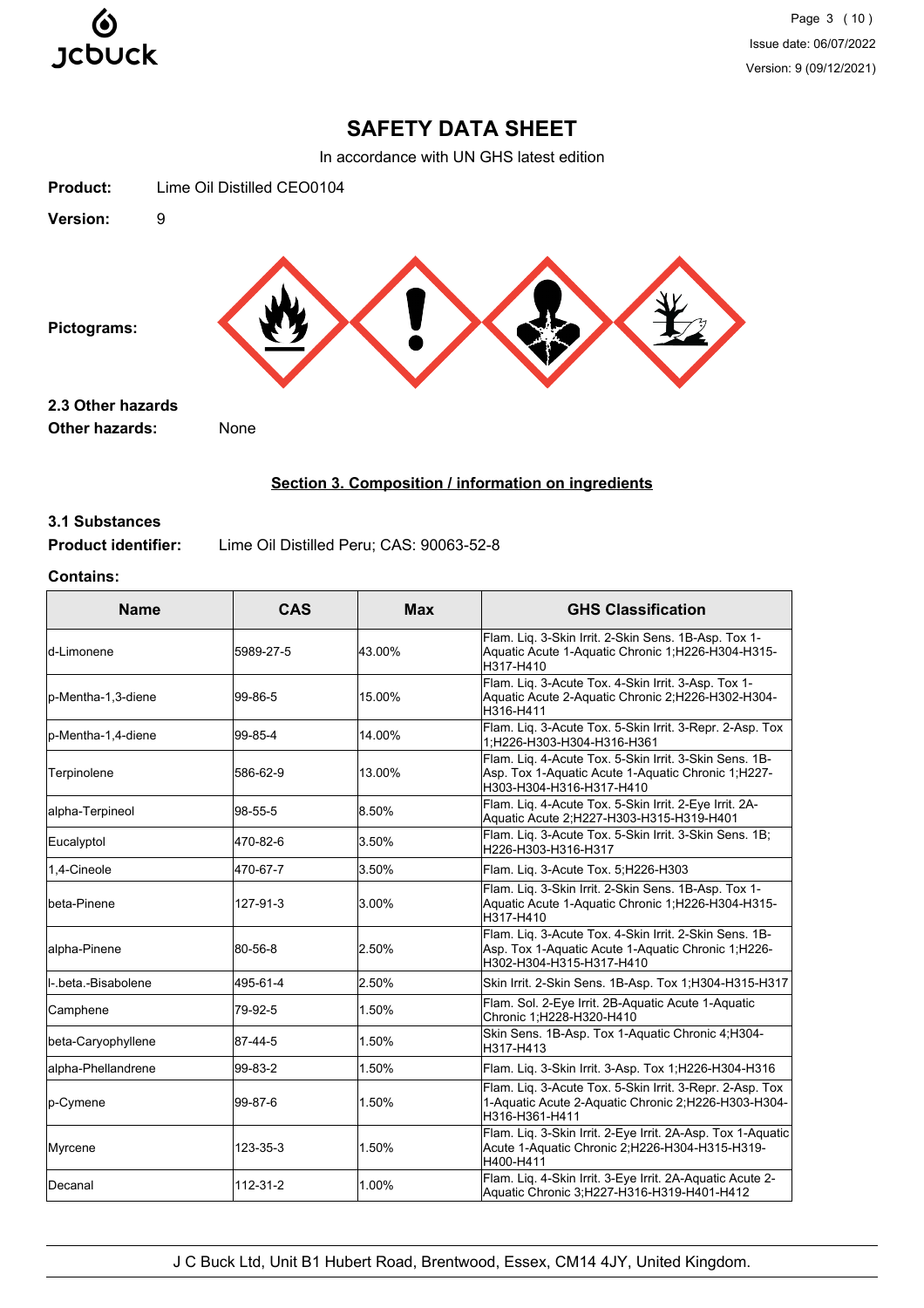

# **SAFETY DATA SHEET**

In accordance with UN GHS latest edition

**Product:** Lime Oil Distilled CEO0104

### **Version:** 9

| <b>Citra</b> | -4∩. | 0.20% | IAcute Tox, 5-Skin Irrit, 2-Eve Irrit, 2A-Skin Sens,<br>Aquatic Acute 2: H313-H315-H317-H319-H401 |
|--------------|------|-------|---------------------------------------------------------------------------------------------------|

### **Section 4. First-aid measures**

#### **4.1 Description of first aid measures**

**Inhalation:** Remove from exposure site to fresh air, keep at rest, and obtain medical attention.

**Eye exposure:** IF IN EYES: Rinse cautiously with water for several minutes. Remove contact lenses, if present and easy to do. Continue rinsing.

**Skin exposure:** IF ON SKIN (or hair): Remove/take off immediately all contaminated clothing. Rinse skin with water/shower.

**Ingestion:** IF SWALLOWED: Immediately call a POISON CENTER or doctor/physician.

### **4.2 Most important symptoms and effects, both acute and delayed**

May be harmful if swallowed.

May be fatal if swallowed and enters airways.

Causes skin irritation.

May cause an allergic skin reaction.

Causes serious eye irritation.

Suspected of damaging fertility or the unborn child (exposure route).

#### **4.3 Indication of any immediate medical attention and special treatment needed**

None expected, see Section 4.1 for further information.

# **Section 5: Firefighting measures**

#### **5.1 Extinguishing media**

Suitable media: Carbon dioxide, Dry chemical, Foam.

### **5.2 Special hazards arising from the substance or mixture**

In case of fire, may be liberated: Carbon monoxide, Unidentified organic compounds.

# **5.3 Advice for fire fighters:**

In case of insufficient ventilation, wear suitable respiratory equipment.

# **Section 6. Accidental release measures**

### **6.1 Personal precautions, protective equipment and emergency procedures:**

Avoid inhalation. Avoid contact with skin and eyes. See protective measures under Section 7 and 8.

#### **6.2 Environmental precautions:**

Keep away from drains, surface and ground water, and soil.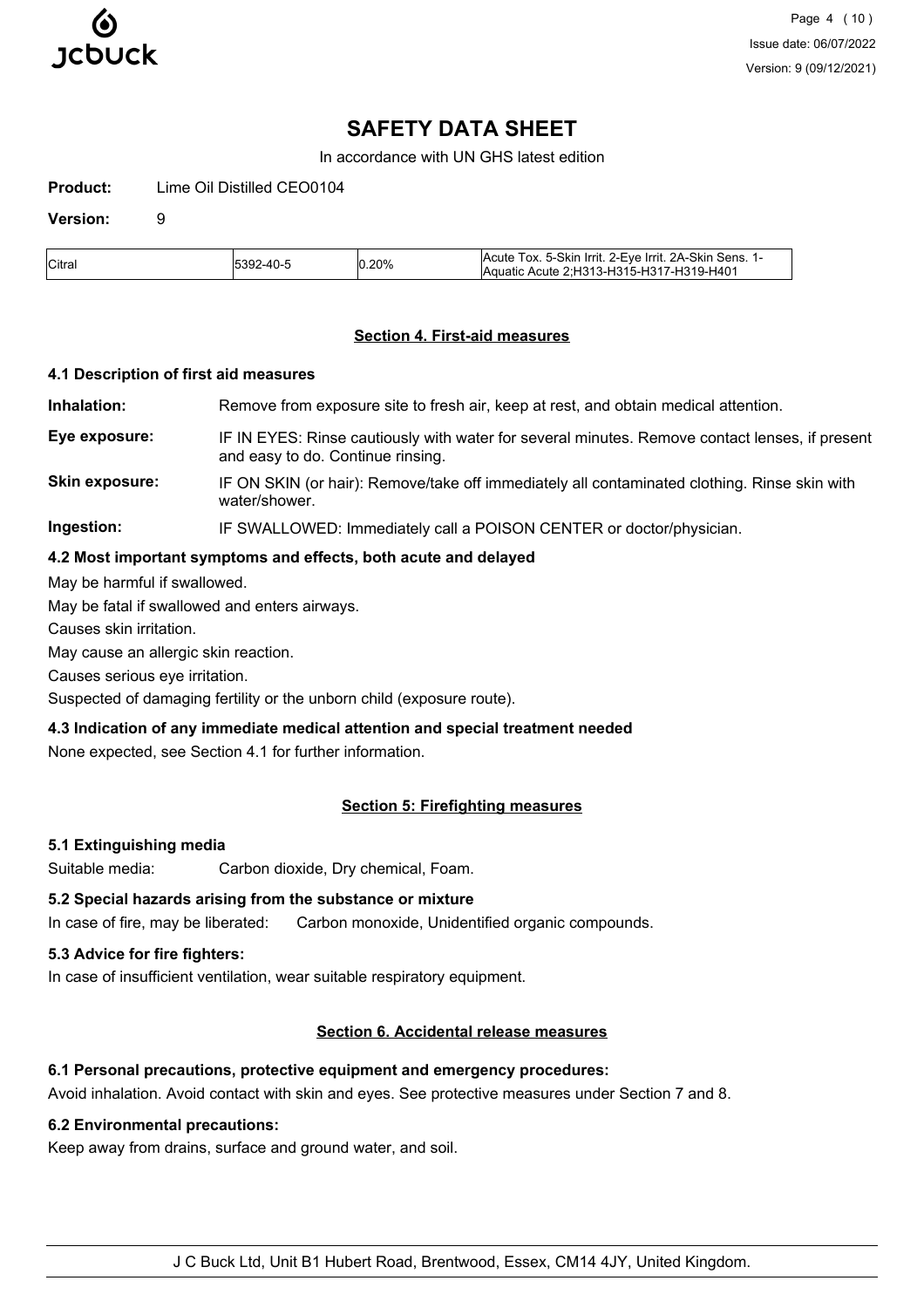

Page 5 (10) Issue date: 06/07/2022 Version: 9 (09/12/2021)

# **SAFETY DATA SHEET**

In accordance with UN GHS latest edition

**Product:** Lime Oil Distilled CEO0104

**Version:** 9

### **6.3 Methods and material for containment and cleaning up:**

Remove ignition sources. Provide adequate ventilation. Avoid excessive inhalation of vapours. Contain spillage immediately by use of sand or inert powder. Dispose of according to local regulations.

## **6.4 Reference to other sections:**

Also refer to sections 8 and 13.

## **Section 7. Handling and storage**

#### **7.1 Precautions for safe handling:**

Keep away from heat, sparks, open flames and hot surfaces. - No smoking.

#### **7.2 Conditions for safe storage, including any incompatibilities:**

Ground/bond container and receiving equipment.

Use only non-sparking tools.

Take precautionary measures against static discharge.

## **7.3 Specific end use(s):**

Flavours,Fragrances: Use in accordance with good manufacturing and industrial hygiene practices.

## **Section 8. Exposure controls/personal protection**

#### **8.1 Control parameters**

**Workplace exposure limits:** Not Applicable

#### **8.2 Exposure Controls**

#### **Eye / Skin Protection**

Wear protective gloves/eye protection/face protection

#### **Respiratory Protection**

Under normal conditions of use and where adequate ventilation is available to prevent build up of excessive vapour, this material should not require special engineering controls. However, in conditions of high or prolonged use, or high temperature or other conditions which increase exposure, the following engineering controls can be used to minimise exposure to personnel: a) Increase ventilation of the area with local exhaust ventilation. b) Personnel can use an approved, appropriately fitted respirator with organic vapour cartridge or canisters and particulate filters. c) Use closed systems for transferring and processing this material.

Also refer to Sections 2 and 7.

#### **Section 9. Physical and chemical properties**

#### **9.1 Information on basic physical and chemical properties**

| Appearance:             | Water white to pale straw liquid |
|-------------------------|----------------------------------|
| Odour:                  | Fresh citrus pine                |
| <b>Odour threshold:</b> | Not determined                   |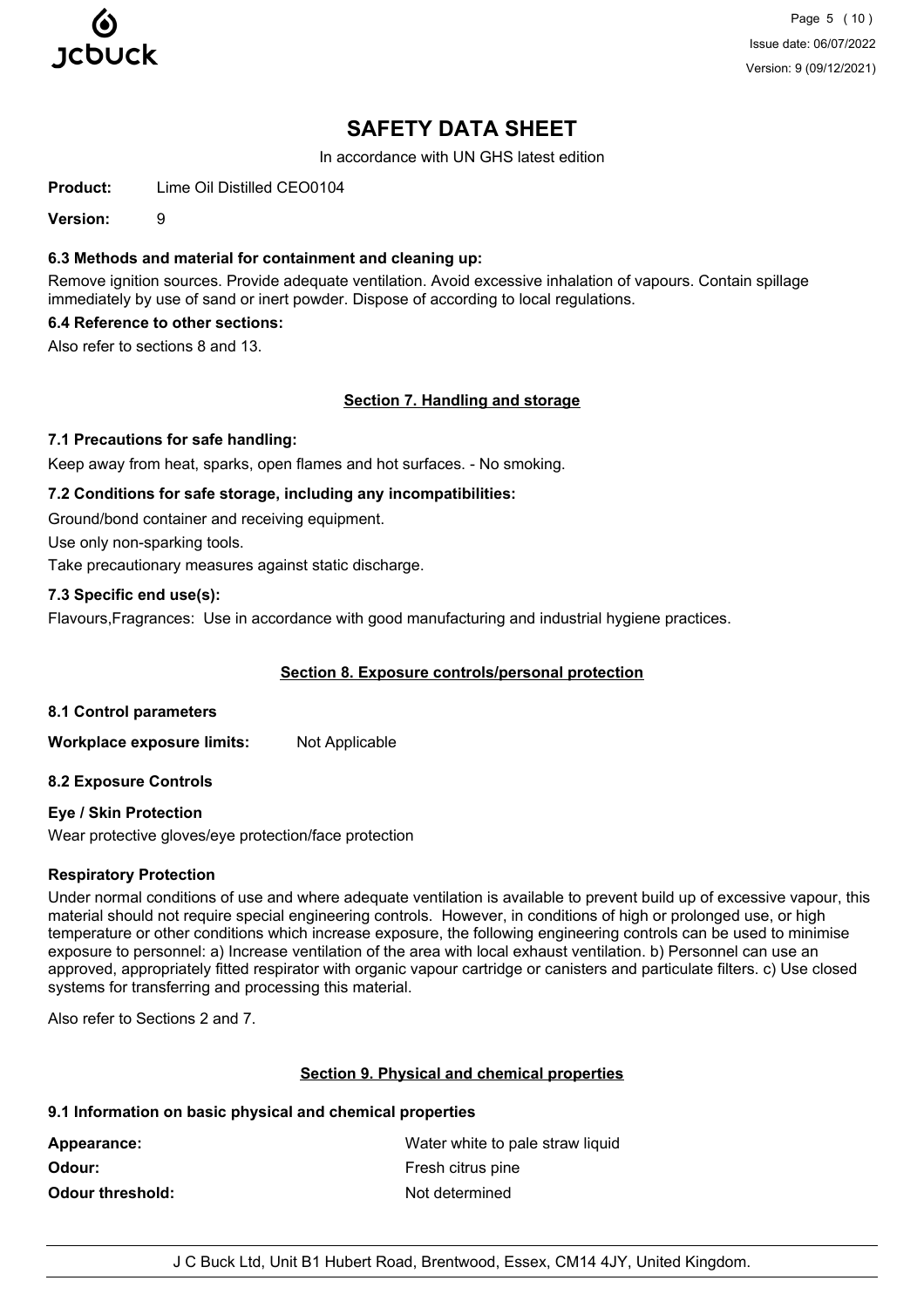

Page 6 (10) Issue date: 06/07/2022 Version: 9 (09/12/2021)

# **SAFETY DATA SHEET**

In accordance with UN GHS latest edition

| Product: | Lime Oil Distilled CEO0104 |
|----------|----------------------------|
|          |                            |

**Version:** 9

| pH:                                           | Not determined                               |
|-----------------------------------------------|----------------------------------------------|
| Melting point / freezing point:               | Not determined                               |
| Initial boiling point / range:                | Not determined                               |
| <b>Flash point:</b>                           | 40 $^{\circ}$ C                              |
| <b>Evaporation rate:</b>                      | Not determined                               |
| Flammability (solid, gas):                    | Not determined                               |
| Upper/lower flammability or explosive limits: | Product does not present an explosion hazard |
| Vapour pressure:                              | Not determined                               |
| Vapour density:                               | Not determined                               |
| <b>Relative density:</b>                      | < 1.0000                                     |
| Solubility(ies):                              | Insoluble in water.                          |
| Partition coefficient: n-octanol/water:       | Not determined                               |
| Auto-ignition temperature:                    | Not determined                               |
| <b>Decomposition temperature:</b>             | Not determined                               |
| <b>Viscosity:</b>                             | Not determined                               |
| <b>Explosive properties:</b>                  | Not expected                                 |
| <b>Oxidising properties:</b>                  | Not expected                                 |
| 9.2 Other information:                        | None available                               |

# **Section 10. Stability and reactivity**

#### **10.1 Reactivity:**

Presents no significant reactivity hazard, by itself or in contact with water.

# **10.2 Chemical stability:**

Good stability under normal storage conditions.

# **10.3 Possibility of hazardous reactions:**

Not expected under normal conditions of use.

# **10.4 Conditions to avoid:**

Avoid extreme heat.

# **10.5 Incompatible materials:**

Avoid contact with strong acids, alkalis or oxidising agents.

# **10.6 Hazardous decomposition products:**

Not expected.

# **Section 11. Toxicological information**

**11.1 Information on toxicological effects Acute Toxicity:** Acute Toxicity - Oral Category 5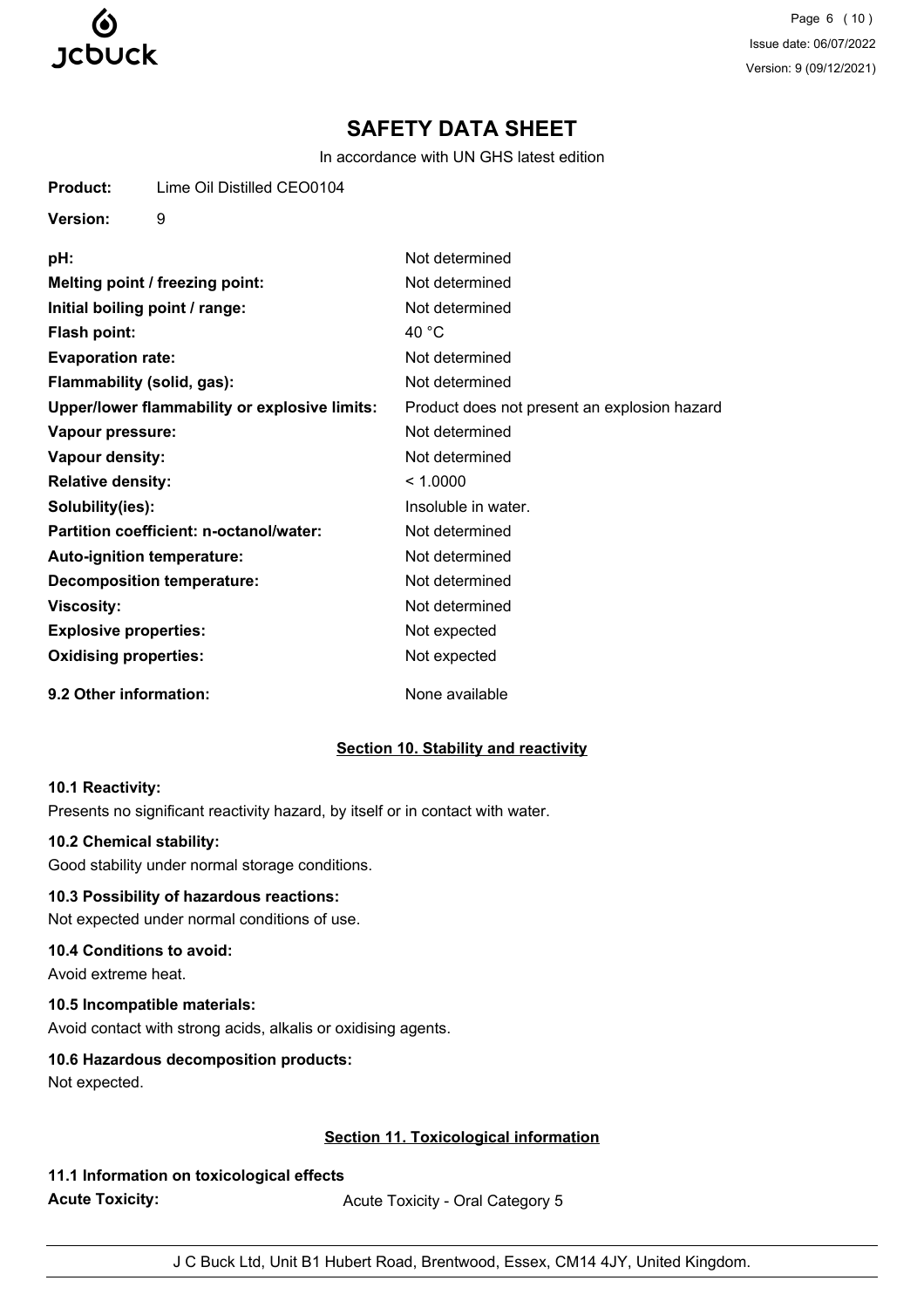

Page 7 (10) Issue date: 06/07/2022 Version: 9 (09/12/2021)

# **SAFETY DATA SHEET**

In accordance with UN GHS latest edition

| Lime Oil Distilled CEO0104<br><b>Product:</b> |  |
|-----------------------------------------------|--|
|-----------------------------------------------|--|

### **Version:** 9

| <b>Acute Toxicity Oral</b>                | 3870                                                             |
|-------------------------------------------|------------------------------------------------------------------|
| <b>Acute Toxicity Dermal</b>              | Not Applicable                                                   |
| <b>Acute Toxicity Inhalation</b>          | Not Available                                                    |
| <b>Skin corrosion/irritation:</b>         | Skin Corrosion / Irritation Category 2                           |
| Serious eye damage/irritation:            | Eye Damage / Irritation Category 2                               |
| <b>Respiratory or skin sensitisation:</b> | Sensitization - Skin Category 1B                                 |
| Germ cell mutagenicity:                   | Based on available data the classification criteria are not met. |
| Carcinogenicity:                          | Based on available data the classification criteria are not met. |
| <b>Reproductive toxicity:</b>             | Toxic to Reproduction Category 2                                 |
| <b>STOT-single exposure:</b>              | Based on available data the classification criteria are not met. |
| <b>STOT-repeated exposure:</b>            | Based on available data the classification criteria are not met. |
| <b>Aspiration hazard:</b>                 | <b>Aspiration Hazard Category 1</b>                              |

# **Information about hazardous ingredients in the mixture**

| <b>Component</b>   | <b>CAS</b>    | <b>LD50/ATE Oral</b> | LD50/ATE<br><b>Dermal</b> | LC50/ATE<br><b>Inhalation</b> | <b>LC50 Route</b>    |
|--------------------|---------------|----------------------|---------------------------|-------------------------------|----------------------|
| 1.4-Cineole        | 470-67-7      | 3100                 | Not available             | Not available                 | Not available        |
| Eucalyptol         | 470-82-6      | 2480                 | Not available             | Not available                 | <b>Not available</b> |
| Terpinolene        | 586-62-9      | 3775                 | Not available             | Not available                 | Not available        |
| alpha-Pinene       | 80-56-8       | 500                  | Not available             | Not available                 | Not available        |
| alpha-Terpineol    | 98-55-5       | 4300                 | Not available             | Not available                 | Not available        |
| p-Cymene           | $99 - 87 - 6$ | 4750                 | <b>Not available</b>      | Not available                 | Not available        |
| p-Mentha-1,3-diene | 99-86-5       | 1680                 | Not available             | Not available                 | Not available        |
| p-Mentha-1,4-diene | 99-85-4       | 3850                 | Not available             | Not available                 | Not available        |

Refer to Sections 2 and 3 for additional information.

# **Section 12. Ecological information**

# **12.1 Toxicity:**

Toxic to aquatic life with long lasting effects.

**12.2 Persistence and degradability:** Not available **12.3 Bioaccumulative potential:** Not available **12.4 Mobility in soil:** Not available **12.5 Other adverse effects:** Not available

# **Section 13. Disposal considerations**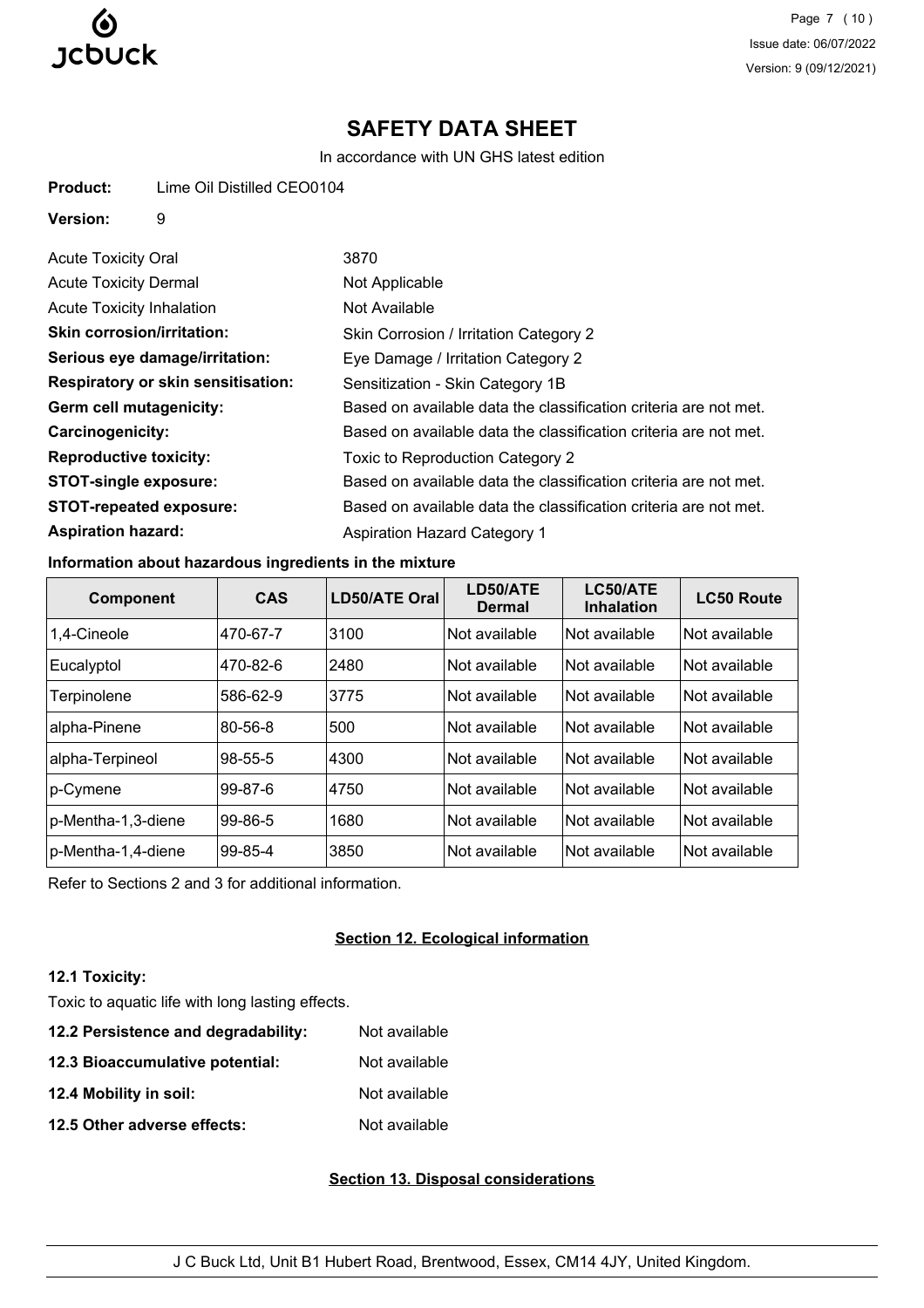

Page 8 (10) Issue date: 06/07/2022 Version: 9 (09/12/2021)

# **SAFETY DATA SHEET**

In accordance with UN GHS latest edition

**Product:** Lime Oil Distilled CEO0104

**Version:** 9

### **13.1 Waste treatment methods:**

Dispose of in accordance with local regulations. Avoid disposing into drainage systems and into the environment. Empty containers should be taken to an approved waste handling site for recycling or disposal.

#### **Section 14. Transport information**

|                                       | <b>14.1 UN</b><br>number: | 14.2 UN Proper Shipping Name:                                | 14.3<br><b>Transport</b><br>hazard<br>class(es): | <b>Sub Risk:</b> | 14.4 Packing<br>Group: |
|---------------------------------------|---------------------------|--------------------------------------------------------------|--------------------------------------------------|------------------|------------------------|
| <b>UN Model</b><br><b>Regulations</b> | UN1169                    | EXTRACTS, AROMATIC, LIQUID                                   | 3                                                |                  | Ш                      |
| <b>IMDG</b>                           | <b>UN1169</b>             | EXTRACTS, AROMATIC, LIQUID (d-<br>Limonene) MARINE POLLUTANT | 3                                                |                  | $\mathbf{III}$         |
| ADR, RID, ADN                         | UN1169                    | EXTRACTS, AROMATIC, LIQUID                                   | 3                                                |                  | Ш                      |
| <b>ICAO TI</b>                        | UN1169                    | EXTRACTS, AROMATIC, LIQUID                                   | 3                                                |                  | $\mathbf{III}$         |

**14.5 Environmental hazards:** This is classified as an environmentally hazardous substance under the UN Model Regulations. This is classified as a Marine Pollutant under the IMDG Code.

#### **14.6 Special precautions for user:** None additional

**14.7 Transport in bulk according to Annex II of MARPOL73/78 and the IBC Code:** Not applicable

#### **Section 15. Regulatory information**

None additional

#### **Section 16. Other information**

| <b>Concentration % Limits:</b>  | EH A2=3.73% EH A3=0.37257824% EH C2=3.86% EH C3=0.38574294%<br>EH C4=29.94% SCI 2=16.39% SCI 3=1.51% EDI 2A=80.00% SS 1=2.33%<br>REP 2=21.43% AH 1=9.95% EDI 2=90.91% |
|---------------------------------|-----------------------------------------------------------------------------------------------------------------------------------------------------------------------|
| <b>Total Fractional Values:</b> | EH A2=26.84 EH A3=268.40 EH C2=25.92 EH C3=259.24 EH C4=3.34<br>SCI 2=6.10 SCI 3=66.15 EDI 2A=1.25 SS 1=43.00 REP 2=4.67 AH 1=10.<br>$0.5$ EDI 2=1.10                 |

#### **Key to revisions:**

GHS Workplace Exposure Limits

Hazardous Ingredients declard in a GHS Product Identifier

Information about hazardous ingredients in the mixture

# **Key to abbreviations:**

| <b>Abbreviation</b> | <b>Meaning</b>                   |
|---------------------|----------------------------------|
| Acute Tox, 4        | Acute Toxicity - Oral Category 4 |

J C Buck Ltd, Unit B1 Hubert Road, Brentwood, Essex, CM14 4JY, United Kingdom.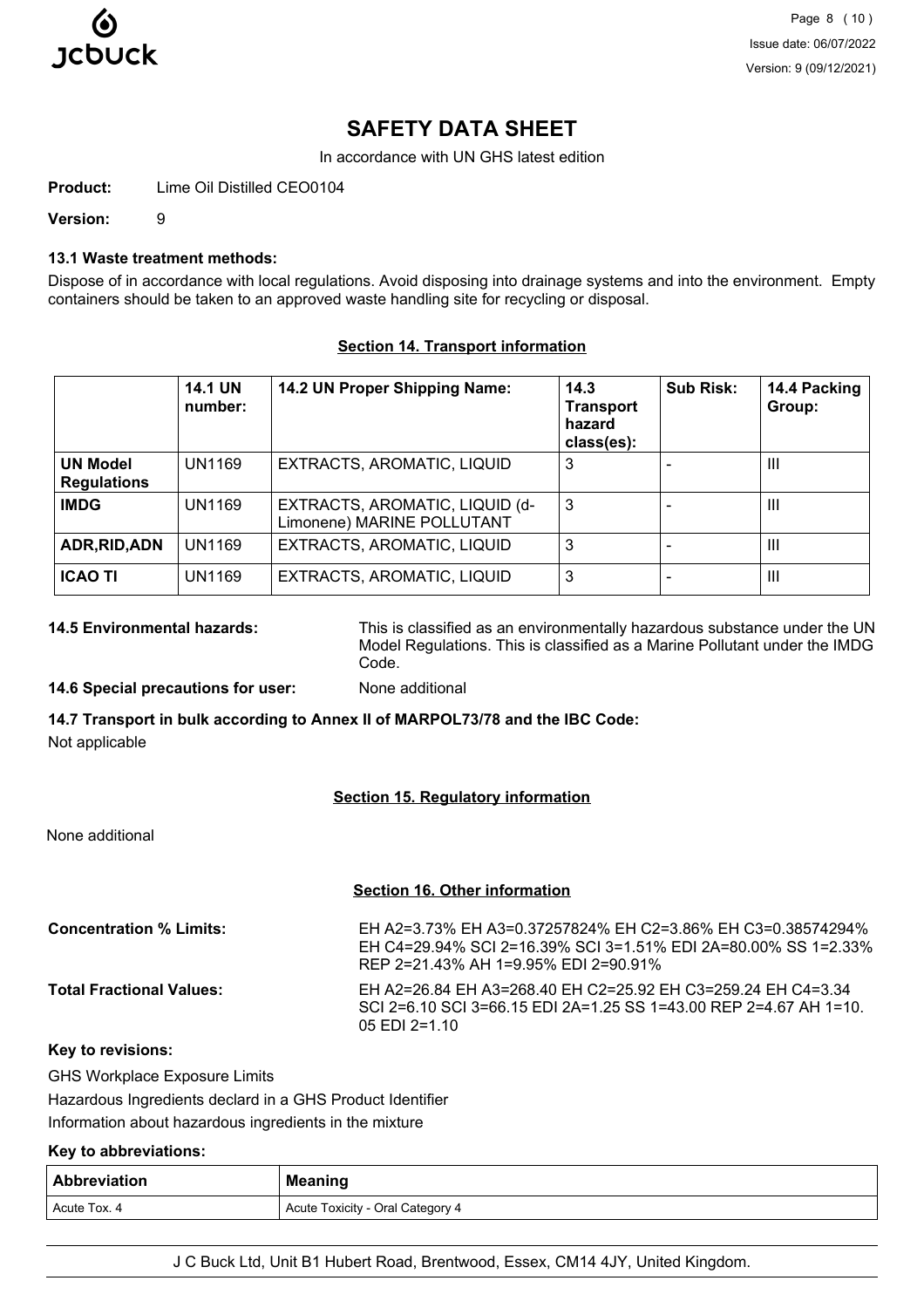

Page 9 (10) Issue date: 06/07/2022 Version: 9 (09/12/2021)

# **SAFETY DATA SHEET**

In accordance with UN GHS latest edition

**Product:** Lime Oil Distilled CEO0104

#### **Version:** 9

| Acute Tox. 5      | Acute Toxicity - Oral Category 5                                          |
|-------------------|---------------------------------------------------------------------------|
| Acute Tox. 5      | Acute Toxicity - Dermal Category 5                                        |
| Aquatic Acute 1   | Hazardous to the Aquatic Environment - Acute Hazard Category 1            |
| Aquatic Acute 2   | Hazardous to the Aquatic Environment - Acute Hazard Category 2            |
| Aquatic Chronic 1 | Hazardous to the Aquatic Environment - Long-term Hazard Category 1        |
| Aquatic Chronic 2 | Hazardous to the Aquatic Environment - Long-term Hazard Category 2        |
| Aquatic Chronic 3 | Hazardous to the Aquatic Environment - Long-term Hazard Category 3        |
| Aquatic Chronic 4 | Hazardous to the Aquatic Environment - Long-term Hazard Category 4        |
| Asp. Tox 1        | Aspiration Hazard Category 1                                              |
| Eye Irrit. 2A     | Eye Damage / Irritation Category 2A                                       |
| Eye Irrit. 2B     | Eye Damage / Irritation Category 2B                                       |
| Flam. Liq. 3      | Flammable Liquid, Hazard Category 3                                       |
| Flam. Liq. 4      | Flammable Liquid, Hazard Category 4                                       |
| Flam. Sol. 2      | Flammable Solid, Hazard Category 2                                        |
| H226              | Flammable liquid and vapour.                                              |
| H227              | Combustible liquid.                                                       |
| H228              | Flammable solid.                                                          |
| H302              | Harmful if swallowed.                                                     |
| H303              | May be harmful if swallowed.                                              |
| H304              | May be fatal if swallowed and enters airways.                             |
| H313              | May be harmful in contact with skin.                                      |
| H315              | Causes skin irritation.                                                   |
| H316              | Causes mild skin irritation.                                              |
| H317              | May cause an allergic skin reaction.                                      |
| H319              | Causes serious eye irritation.                                            |
| H320              | Causes eye irritation.                                                    |
| H361              | Suspected of damaging fertility or the unborn child (exposure route).     |
| H400              | Very toxic to aquatic life.                                               |
| H401              | Toxic to aquatic life.                                                    |
| H410              | Very toxic to aquatic life with long lasting effects.                     |
| H411              | Toxic to aquatic life with long lasting effects.                          |
| H412              | Harmful to aquatic life with long lasting effects.                        |
| H413              | May cause long lasting harmful effects to aquatic life.                   |
| P202              | Do not handle until all safety precautions have been read and understood. |
| P210              | Keep away from heat, sparks, open flames and hot surfaces. - No smoking.  |
| P233              | Keep container tightly closed.                                            |
| P240              | Ground/bond container and receiving equipment.                            |
| P241              | Use explosion-proof electrical, ventilating and lighting equipment.       |
| P242              | Use only non-sparking tools.                                              |
| P243              | Take precautionary measures against static discharge.                     |
| P261              |                                                                           |
|                   | Avoid breathing vapour or dust.                                           |

J C Buck Ltd, Unit B1 Hubert Road, Brentwood, Essex, CM14 4JY, United Kingdom.